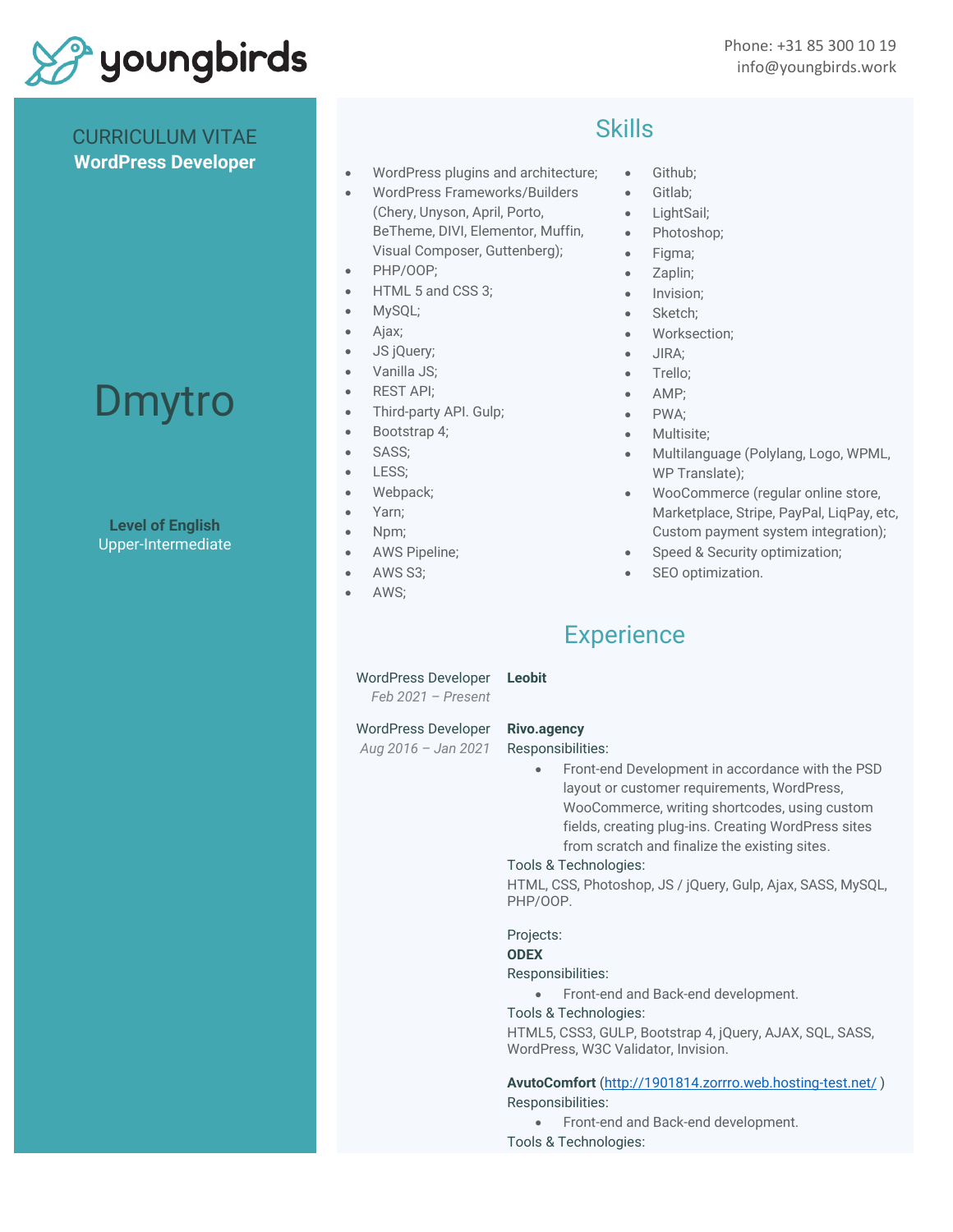

Phone: +31 85 300 10 19 info@youngbirds.work

HTML5, CSS3, GULP, SCSS, REST API, WooCommerce, LiqPay, Porto.

#### **NDA**

TopHotelist (NDA Website for employers and jobseekers) Responsibilities:

• Front-end and Back-end development.

Tools & Technologies:

HTML5, CSS3, GULP, SCSS, PayPal, WooCommerce, Job manager.

# **Xicay Technologies**

Project Description: Vui website development [\(https://www.vui.com](https://www.vui.com/) ) Responsibilities:

• Front-end and Back-end development.

Tools & Technologies:

HTML5, CSS3, Bootstrap 4, jQuery, SASS, WordPress, Zeplin.

#### Project Description:

Barbero De La Plaza website development Responsibilities:

• Front-end and Back-end development.

#### Tools & Technologies:

HTML5, CSS3, Bootstrap 4, jQuery, SASS, WordPress, Zeplin.

#### **UA company**

Most Estate website development Responsibilities:

• Front-end and Back-end development.

#### Tools & Technologies:

HTML5, CSS3, GULP, Bootstrap 4, jQuery, SASS, WordPress, W3C Validator.

#### **NDA Irish company**

Website for employers and jobseekers NDA (website for job seekers) Responsibilities:

- Front-end and Back-end development.
- Tools & Technologies:

HTML5, CSS3, GULP, Bootstrap 4, jQuery, AJAX, SQL, SASS, WordPress, W3C Validator, Invision.

#### **NDA UK company**

TaiTarian website development Responsibilities:

• Front-end and Back-end development.

Tools & Technologies:

HTML5, CSS3, GULP, Bootstrap 4, jQuery, SASS, WordPress, W3C Validator.

#### **Danish company**

Magacin [\(https://www.magacin.dk/](https://www.magacin.dk/) ) Responsibilities: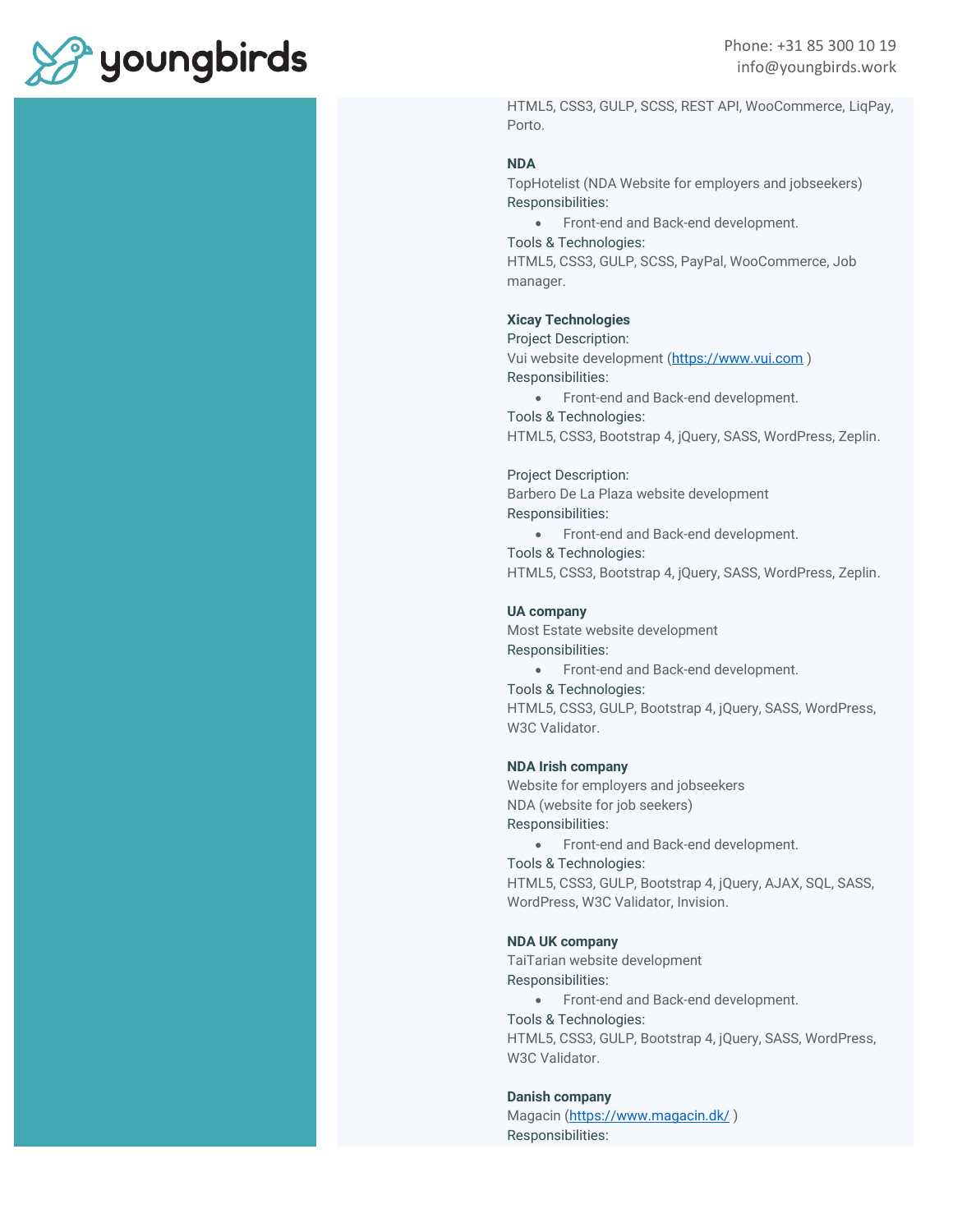

• Front-end and Back-end development.

Tools & Technologies:

HTML5, CSS3, GULP, SCSS, REST API, AJAX, Lazy, Guttenberg Blocks, REACT.

#### WordPress Developer

*Feb 2014 – Jan 2021*

**Freelance** Responsibilities:

- Developing Website Layout Templates;
- Working with CMS WordPress;
- Filling content;
- Tools & Technologies:

HTML, CSS, jQuery, PHP/OOP.

Projects:

#### **NDA USA company**

CheckOut Plugin

Responsibilities:

- Front-end and Back-end development.
- Tools & Technologies:

HTML5, CSS3, GULP, SCSS, React, Yarn, Divi API, Stripe API, PayPal API, Zapier integration, REST API.

#### **USA company**

Beautifl [\(https://stage.beautifl.com/](https://stage.beautifl.com/) ) Responsibilities:

- Front-end and Back-end development.
- Tools & Technologies:

HTML5, CSS3, GULP, SCSS, Stripe API, PayPal API, REST API, Multisite, Marketplace WooCommerce.

#### **USA company**

Legenda Foliun website development Responsibilities:

• Front-end and Back-end development.

Tools & Technologies:

HTML5, CSS3, Bootstrap 4, jQuery, SASS, WordPress, Zeplin.

#### **USA company**

Upgradebytatyana website development [\(https://www.upgradebytatyana.com/](https://www.upgradebytatyana.com/) )

Responsibilities:

• Front-end and Back-end development.

Tools & Technologies: HTML5, CSS3, GULP, Bootstrap 4, jQuery, SASS, WordPress, W3C Validator.

#### **British company**

Ocean Happy [\(https://oceanhappy.com/](https://oceanhappy.com/) ) Responsibilities:

• Front-end and Back-end development.

Tools & Technologies:

HTML5, CSS3, GULP, SCSS, React, Yarn, Divi API, Stripe API, PayPal API, Zapier integration, REST API.